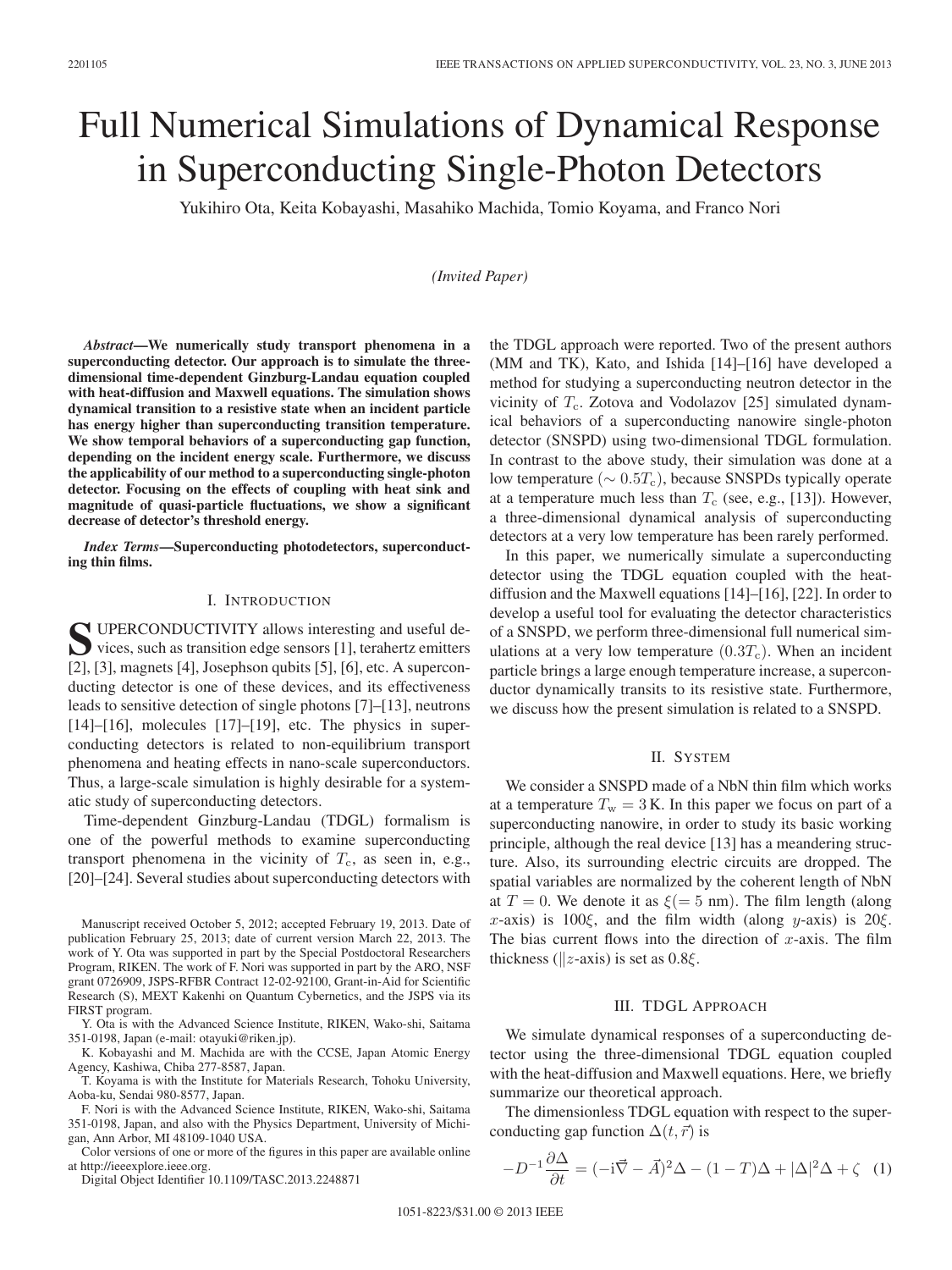where  $\vec{A}(t, \vec{r})$  is the vector potential and  $T(t, \vec{r})$  is the local temperature normalized by  $T_c$ . The temporal variable is normalized by

$$
t_0=\frac{\pi\hbar}{96k_{\rm B}T_{\rm c}}(\simeq 2.5\times 10^{-2}\,{\rm ps}).
$$

This quantity is a typical time scale of the present simulations. The dimensionless relaxation time  $D$  [21] is 1/12. The last term  $\zeta$  in (1) describes fluctuations from thermal quasi-particle excitations. The complex random variable  $\zeta(t, \vec{r})$  is a Gaussian white noise, with  $\langle \zeta(t, \vec{r})=0 \rangle$  and

$$
\langle \zeta(t, \vec{r}) \zeta^*(t', \vec{r}') \rangle = D \left( \frac{\xi_h}{\xi} \right)^3 T(t, \vec{r}) \delta(t - t') \delta^{(3)}(\vec{r} - \vec{r}')
$$

$$
\xi_h = \left( \frac{4\pi k_B T_c}{H_c^2} \right)^{1/3}
$$

where  $H_c$  is the thermodynamic critical field at  $T = 0$ . The symbol  $\langle \ldots \rangle$  indicates ensemble average. The prefacor  $\xi_h/\xi$ is characterized by a temperature increase per volume brought about the depairing energy density [i.e.,  $(H_c^2/4\pi k_B)$ ].

The dimensionless Maxwell equation is

$$
\kappa^2 \vec{\nabla} \times \vec{B} = -\frac{\partial \vec{A}}{\partial t} + \text{Re}\left[\Delta^*(-i\vec{\nabla} - \vec{A})\Delta\right] + \vec{\eta}
$$

$$
\vec{B} = \vec{\nabla} \times \vec{A}
$$
(2)

where  $\kappa$  is the GL parameter. The magnetic field  $\vec{B}$  is normalized by the upper critical field  $H_{c2}$  at  $T = 0$ . The boundary condition with respect to  $\vec{B}$  is described by a function of the bias current. The term  $\vec{\eta}$  is the Johnson-Nyquist noise. Each component of  $\vec{\eta}$  is an independent real random field described by a Gaussian white noise, with  $\langle \eta_a(t, \vec{r}) \rangle = 0$  and

$$
\langle \eta_a(t, \vec{r}) \eta_b(t', \vec{r}') \rangle = \delta_{ab} \left( \frac{\xi_h}{\xi} \right)^3 T(t, \vec{r}) \delta(t - t') \delta^{(3)}(\vec{r} - \vec{r}').
$$

In the simulations, instead of calculating  $\vec{A}$  directly, we use a link variable in the lattice gauge theory [26]. This method allows stable simulations of the magnetic field.

The heat-diffusion equation is

$$
C\frac{\partial T}{\partial t} - K\nabla^2 T - 2\left(\frac{\partial \vec{A}}{\partial t}\right)^2 = s + \alpha \left(\frac{T_w}{T_c} - T\right) f(\vec{r}) \tag{3}
$$

where  $s(t, \vec{r})$  is the external energy-source term. The specific heat with fixed volume,  $C$  and the thermal conductivity  $K$  are, respectively, normalized by  $C_0 = k_B / \xi_h^3$  and  $K_0 = C_0 (\xi / t_0) \xi$ . The last term of the right hand side describes heat absorption via a heat sink with a temperature  $T_{\rm w}$  (i.e., isothermal matter with a large specific heat). The parameter  $\alpha$  represents a coupling constant with the heat sink. We assume that  $f(\vec{r})=1$  if  $\vec{r}$  is on the surface of the system, while  $f(\vec{r})=0$  otherwise. The derivation of (3) is shown in, e.g., [27]. We note that in (3) we drop a surface radiation term and a heat-diffusion term via a superconducting component, for simplicity.

Zotova and Vodolazov [25] simulated the two-dimensional TDGL equation with the heat-diffusion and the Maxwell equa-

TABLE I INPUT PARAMETERES IN SIMULATIONS

| Symbol      | Quantity                                      | Value                |
|-------------|-----------------------------------------------|----------------------|
| $T_c$       | superconducting transition temperature        | 10K                  |
| $H_{c2}$    | upper critical magnetic field at 0K           | $100\,\mathrm{kG}$   |
| ξ           | coherent length at 0K                         | $5 \text{ nm}$       |
| $\kappa$    | Ginzburg-Landau parameter                     | 2                    |
| $T_{\rm w}$ | ambient temperature                           | 3K                   |
| C           | dimensionless specific heat                   | $5.0 \times 10^{-3}$ |
| К           | dimensionless thermal conductivity            | $3.6\times10^{-3}$   |
| $\alpha$    | dimensionless heat-sink coupling              | 0.5                  |
| $t_{\rm p}$ | dimensionless application time of source term | 14                   |
| $r_{\rm p}$ | dimensionless radius of source term           | 3.2                  |

tions to study dynamical responses of a SNSPD. Since their TDGL equation does not contain the Meissner current, their formulation corresponds to superfluid transport, rather than superconducting transport. Furthermore, in a superconducting nano-stripline detector, the film thickness may be an important factor for the detector characteristics [19]. Therefore, our three-dimensional TDGL approach can be important for systematically and quantitatively predicting various kinds of superconducting detectors.

#### IV. PHOTON-SOURCE MODEL

In this paper, the photon-energy-source term in (3) is

$$
s(t, \vec{r}) = \begin{cases} s_{\rm p}\theta(t)\theta(t_{\rm p} - t) & (\vec{r} \in \Omega) \\ 0 & \text{(otherwise)} \end{cases}
$$
 (4)

with a constant  $s_p$ . The region  $\Omega$  is a cylinder with height  $d = 0.8\xi$  (i.e., film thickness) along the z-axis and radius of the top and the bottom circles on the  $xy$ -plane,  $r_p$ . The skin depth of normal conductors for visible light, which is a typical wave length in single-photon detectors, is around 50 nm (i.e., visible light), which is much longer than the film thickness (4 nm). Therefore, we assume that the height of the cylinder  $\Omega$  is equal to the film thickness.

The source term has a non-zero value for  $t < t_p$ . We note that  $r_p$  and  $t_p$  are estimated by a typical energy scale of a single photon ( $\sim 1$  eV). The energy needed to increase the temperature in  $\Omega$  up to T is  $\varepsilon = CT d\pi r_p^2$ . We estimate  $r_p$ imposing that  $\varepsilon$  is equal to the photon energy and  $T = T_c$  inside  $\Omega$ . Using an approximate solution of (3) [7], a time scale in which an initial spot expands to the area with the diameter  $r_p$  is evaluated. We choose this time scale as  $t<sub>p</sub>$ .

#### V. DYNAMICAL TRANSITION TO A RESISTIVE STATE

We show the results of our numerical simulations. The fixed input parameters in the simulations are shown in Table I. First, without the energy-source term, we obtain the  $I-V$  characteristics and find that the dimensionless critical current density is  $J_c = 0.1416$ . The bias current density is normalized by the depairing current density [28],  $J_d = \sqrt{2cH_c/4\pi\lambda}$ , where  $\lambda$  is the penetration depth at  $T = 0$  and c is the light velocity. Hereafter, we fix the bias current density as  $0.135 (= 0.95J_c)$ . Under this bias current density, we numerically solve the TDGL equation coupled with the heat-diffusion and the Maxwell equations, and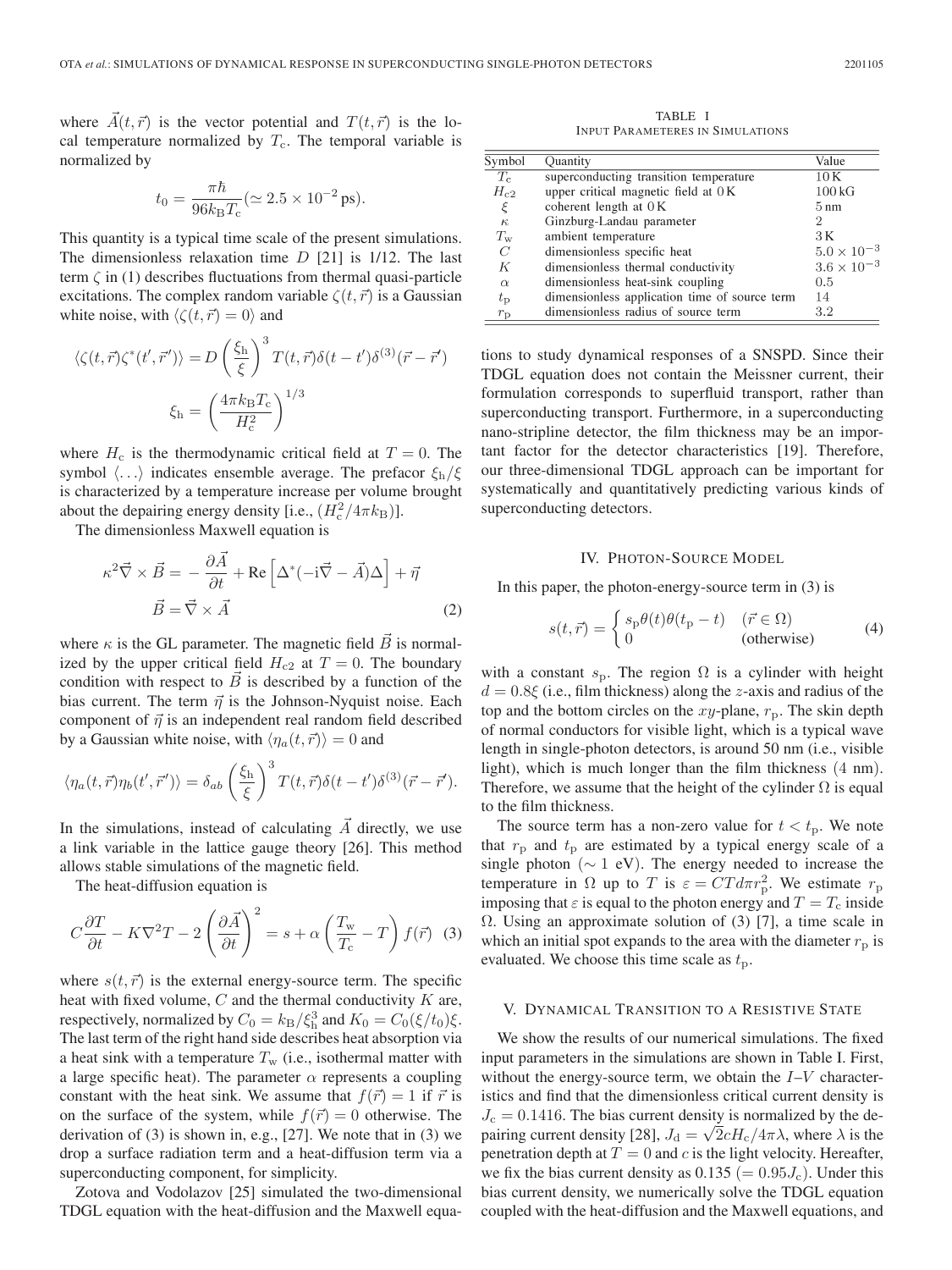

Fig. 1. Temperature increase on the top surface of an initial hotspot region. The horizontal axis corresponds to an input source magnitude  $s_p$  normalized by the dimensionless specific heat  $C$ . See (4) in the text. The horizontal dashed line indicates  $T_c$ .



Fig. 2. Temporal behaviors of superconducting-gap amplitude for  $s_{\rm p}/C = 14.2.$ 

obtain the stationary superconducting state after  $1000t<sub>0</sub>$ . This stationary state is used as the initial state for examining the dynamical responses.

Now let us simulate the temporal behaviors of our system in the presence of the energy-source term (i.e., an incident particle) with the bias current density  $0.135 (= 0.95J_c)$ . Fig. 1 shows the spatially-averaged temperature in the hotspot (with radius  $r_p$ ) on the top surface at the time  $t_p (= 14t_0)$ . The temperature reaches  $T_c$  when  $s_p/C = 21.5$ . We examine the dynamical responses of the superconducting gap amplitude, focusing on the three specific values of  $s_p/C$ . First, we show the behavior when the surface temperature on the region  $\Omega$  is smaller than  $T_c$ , as seen in Fig. 2. We set  $s_p/C = 14.2$ . A central normal-state spot appears after the source term is switched



Fig. 3. Temporal behaviors of superconducting-gap amplitude for  $s_{\rm p}/C = 28.3.$ 

off (at  $14t_0$ ). Subsequently, a weak-superconducting strip begins expanding along y-axis. However, this strip promptly shrinks. Eventually, the system goes back to the superconducting state.

Fig. 3 shows the temporal behavior of the superconductinggap amplitude for  $s_p/C = 28.3$ . The surface temperature on  $\Omega$  is close to  $T_c$ , as seen in Fig. 1. The source term is added from 0 to  $14t_0$ . After the source term is switched off, a weaksuperconducting strip begins expanding along y-axis. At  $t =$  $42t_0$ , this strip reaches both edges of the system, and a tiny normal-state region appears at the center of the system. Thus, the superconductivity in the regions sandwiched between the edge and the tiny normal-state region may easily destroy. We find that the superconducting state begins destroying at  $t =$ 74 $t_0$ . Eventually, a wide normal-state strip appears (at  $t =$  $178t<sub>0</sub>$ ), and the system becomes the resistive state. This normalstate strip expands to whole of the system.

We turn to the case when the surface temperature on  $\Omega$  is much larger than  $T_c$  (i.e.,  $s_p/C = 70.6$ ). Fig. 4 shows the temporal behavior of the superconducting-gap amplitude. Again, we find that a weak-superconducting strip expands along  $y$ -axis and reaches the edges of the system. In contrast to the previous case, vortex-antivortex pairs enter from both the large normalstate spot and the edges along  $x$ -axis. These pairs collides with each other, and a large normal-state stripe is produced (at  $t = 110t_0$ . Thus, the system is considered to be the resistive state.

Summarizing the above results, we find that the superconductor dynamically transits to its resistive state with the source magnitude higher than  $T_c$ . The present method well describes a non-equilibrium transition from the superconducting state to the resistive state in superconducting detectors.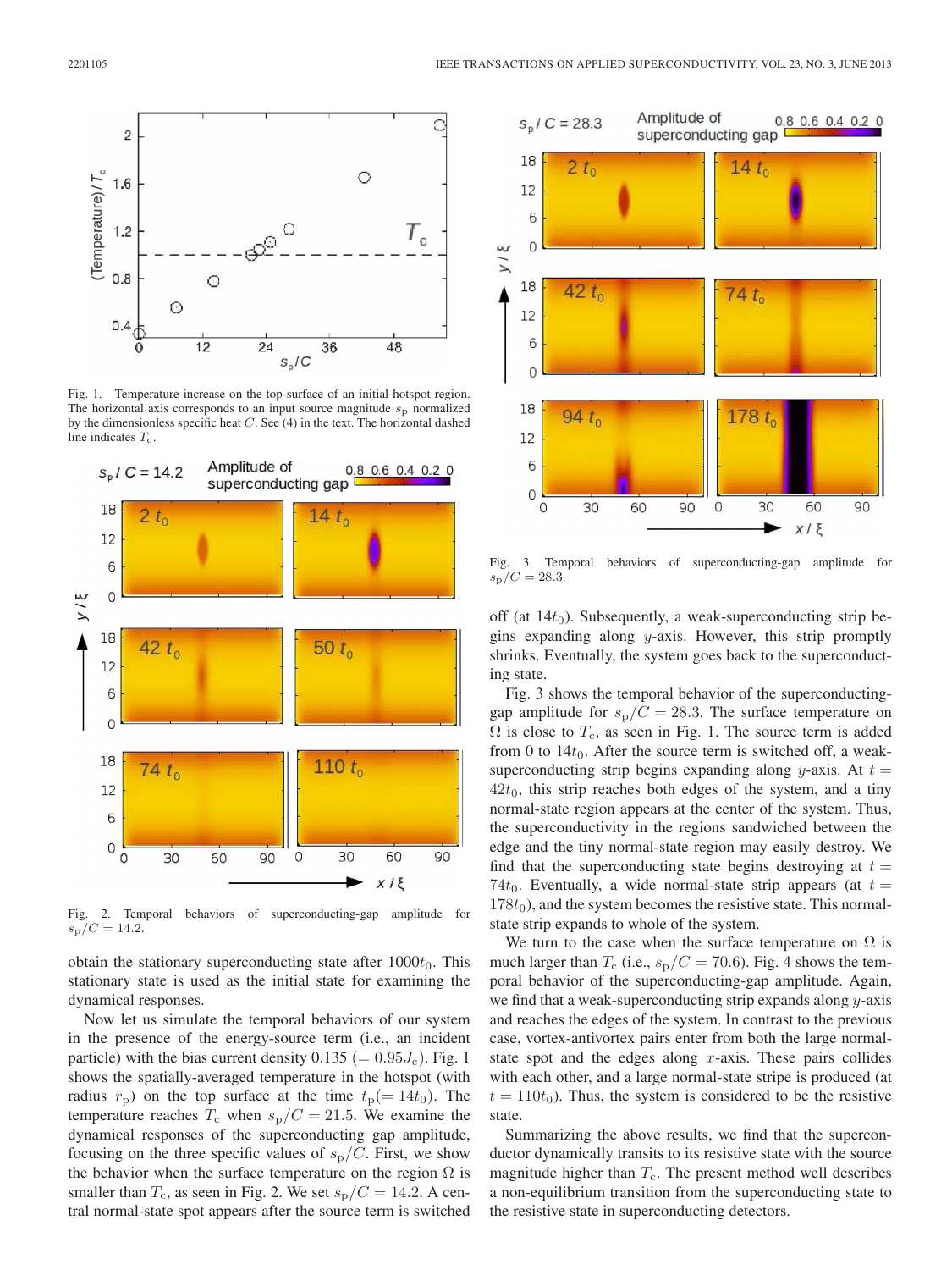

Fig. 4. Temporal behaviors of superconducting-gap amplitude for  $s_p/C =$ 70.6. The inset at  $t = 50t_0$  is the central region of the system. A vortexantivortex pair appears in the central normal-state region.

## VI. EFFECTS OF HEAT-SINK COUPLING AND NOISE

We discuss the applicability of the present formulation and techniques to a SNSPD from a qualitative point of view. A photon energy for the quantum key distribution is roughly estimated as 1 eV since visible light is typically used. Using the parameters in Table I, we find that  $s_p/C = 0.071$  for 1 eV. Fig. 1 indicates that the temperature on the top surface becomes higher than  $T_c$  if  $s_p/C$  is greater than 21.5. Thus, our simulation model indicates that the threshold energy is around 300 eV. We mention that this energy is the same order as the threshold energy of a superconducting nano-stripline detector for molecule/ion detections [17]–[19].

The above consideration indicates that our model has to be modified in order to reduce the discrepancy with typical singlephoton's energy. To seek a clue to solve this issue, we focus on two physical parameters, the heat-sink coupling constant α and the GL parameter κ. Since it is technically difficult to use their realistic values, they are chosen so that the numerical simulations are effectively and stably performed. Hereafter, we will discuss them in further detial.

First, we focus on the heat-sink coupling. Heat transfer from a superconducting thin film to a heat sink (e.g., substrate) is associated with both electron's and phonon's contributions. In our approach, we describe this process in (3) as the linear Kapitza law with a single phenomenological constant  $\alpha$ . This coupling constant can be roughly estimated by a typical time scale of electron-phonon interaction, as seen in, e.g., [25]. This approach may be adapted in our simulations if the quasi-particle fluctuations and the Johnson-Nyquist noise, which are necessary for reproducing a typical current-voltage characteristics near  $J_c$ , are absent. Indeed, Zotova and Vodolazov [25] performed the

TABLE II THRESHOLD ENERGY VERSUS HEAT-SINK COUPLING

| Heat-sink coupling    | Noise | Threshold energy |
|-----------------------|-------|------------------|
| 0.5                   | exist | 350 eV           |
| $0.38 \times 10^{-3}$ | no    | 20eV             |
| $0.38 \times 10^{-5}$ | no    | 10eV             |

simulations without the noise, and showed that their threshold energy was compatible with a typical energy scale of a single photon. Their electron-phonon interaction time scale  $t_{e-ph}$ is 17 ps, which means that  $\alpha = t_0 C/t_{\rm e-ph} \simeq 0.74 \times 10^{-5}$ . Our approach to determine  $\alpha$  is that the (spatially-averaged) heat-balanced relation  $-2(\partial_t \vec{A})^2 = \alpha[(T_{\rm w}/T_{\rm c}) - 1]f(\vec{r})$  fulfills without the source term. Thus, we realize stable simulations even in the presence of the noise terms. On the one hand, we can reproduce a plausible non-equilibrium superconducting state near  $J_c$ . On the other hand, we require a quite large value of  $\alpha$ . Then, this large heat-sink coupling may lead to relatively large threshold energy, compared to typical singlephoton's one.

Next, we focus on the GL parameter. In this paper, we set  $\kappa = 2$  for effective numerical simulations. This value is reasonable for studying qualitative and essential features of type-II superconductor. We remark that the number of the spatial meshes for a three-dimensional GL simulation is roughly described by a function of  $(a^2)^3 = a^6$  when  $\kappa$  becomes  $a\kappa$ . The penetration depth of a thin film of NbN is around 300 nm, which means that  $\kappa \simeq 60$ . Since we fix  $H_{c2}$  as an experimental value,  $H_c$  in the simulations is much larger than in the realistic materials. Thus, the temperature increase per volume  $(\xi_h/\xi)^3$  is underestimated in the simulations, since  $(\xi_h/\xi)^3 \propto H_c^{-2}$ .

Let us perform the simulation simply dropping the noise terms in order to examine the effect of the heat-sink coupling in our approach. A simulation without the noise may correspond to clean-limit superconducting transport. We reduce the heatsink coupling to a similar value to [25]. We summarize the results for the threshold energy (i.e., minimum energy for the occurrence of a large normal-state stripe) varying the heat-sink coupling in Table II. We find that the threshold energy becomes a much smaller value, compared to the previous simulation. The development of a simulation method with noise and weak heatsink coupling is a future issue.

Another important issue is to develop a simulation method for a realistic GL parameter. Although it is difficult for the current computational resources to do simulations for  $\kappa > 10$ , we can effectively treat large- $\kappa$  cases by varying the magnitude of the quasi-particle fluctuations. The diffusion constant of the Gaussian white noise  $\zeta$  is characterized by the factor  $\xi_h/\xi$ . This factor depends on  $\kappa$ , since the thermodynamic critical magnetic field  $H_c$  is determined by  $H_{c2}$  and  $\kappa$ . Thus, the change of the diffusion constant of  $\zeta$  effectively corresponds to the change of  $\kappa$ . As a result, we expect that the temperature increase is more drastic than in the previous simulation. Furthermore, as shown above, weak heat-sink coupling has a positive effect for reducing the threshold energy. We vary the heat-sink coupling on the top surface. This setting may correspond to the case when the bottom surface of a superconducting thin film touches